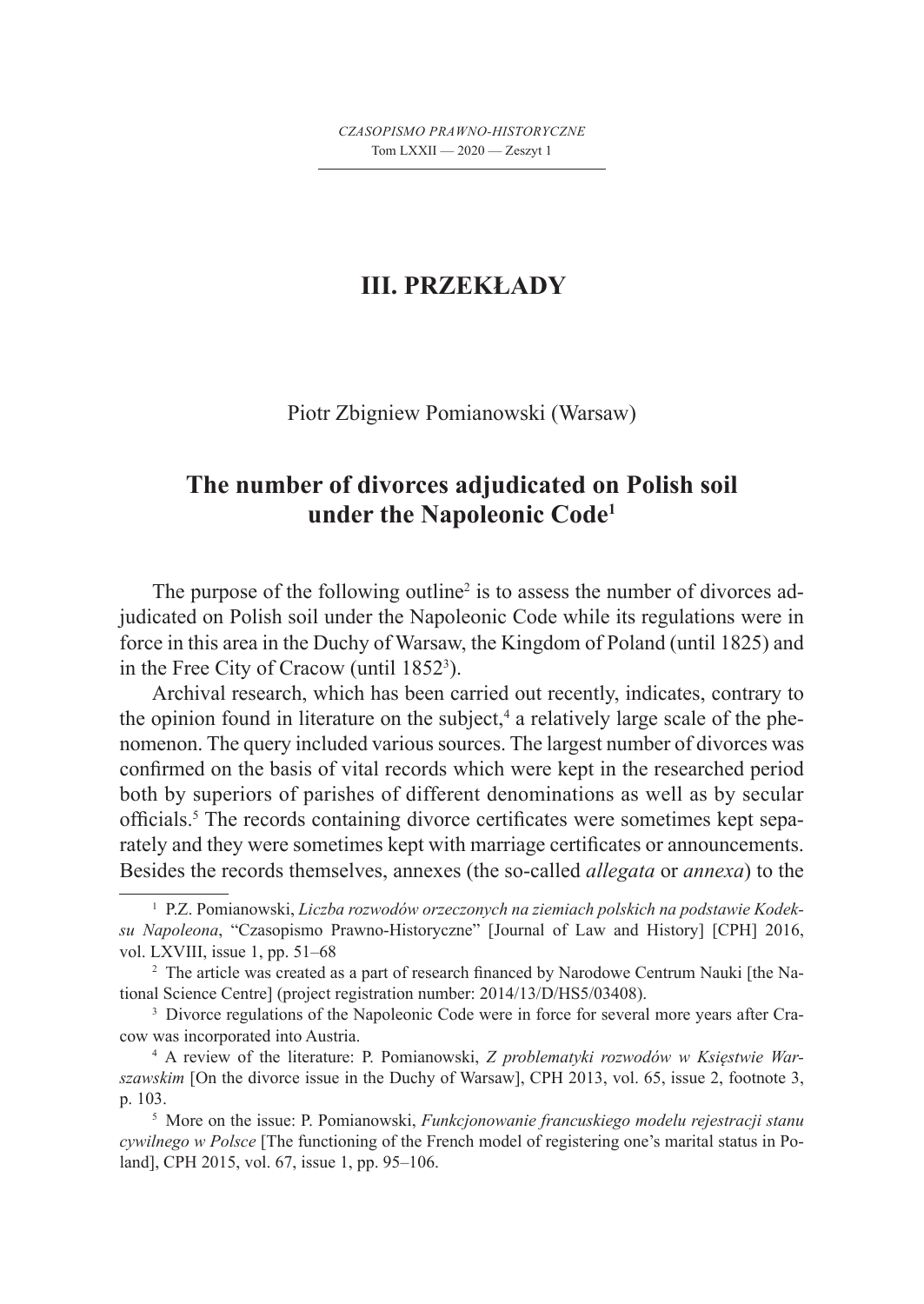vital records were also used. They were collections of documents which interested persons handed over to registrants in order to demonstrate the circumstances which were to be ascertained in the vital records.<sup>6</sup> In case of marriage certificates, these were, among others, birth certificates or "akty znania" (voucher certificates)<sup>7</sup> used as substitutes, and parents' permissions as well as superiors' permissions in case of servicemen. On the other hand, in case of divorces, the basic annex was a copy of the final decree dissolving a marriage. At the same time, pleadings were also submitted and, quite frequently, they were numerous. Consequently, some collections of *allegata* give a more complete picture of divorce cases than court records.<sup>8</sup>

Besides the vital records, the query also encompassed the legacies left by state and church courts as well as by notary offices. The most significant records turned out to be the ones of the civilian tribunals of first instance which were preserved in Kalisz, Cracow, and Bydgoszcz.<sup>9</sup> Among the preserved records, three series may be highlighted which were originally called by different names. Two of them are significant for our research: the first one shall be called "sumariusze" (summary records) and the second one shall be called "sentencjonarze" (sentence records). The records of the former type were called "sumariusze" (summary records)<sup>10</sup> or "wyroki redagowane" (formulated sentences)<sup>11</sup> in Kalisz, while in Cracow they were called "księgi wyroków w sprawach cywilnych" (sentence records of civilian cases). They contained data which are usually noted down in court case records today. They contained information pertaining to the presence of sides in a court case, motions presented by both sides, incidental reliefs and technical settlements,

<sup>6</sup> They are mentioned, inter alia, in article 44 and 70 of the Napoleonic Code; compare with D. Dzierożyński, *Instrukcja dokładna o urzędnikach i aktach stanu cywilnego* [Detailed instruction on vital records officials and documents], Warsaw 1813, pp. 43–45.

<sup>7</sup> Article 70 of the Napoleonic Code: "The civil officer shall cause to be transmitted to him the act of birth of each party about to be married. Where either party shall be unable to produce it to him, its place may be supplied by showing an act of notoriety delivered by the magistrate at the parties' place of birth, or at that of his domicile." *The Code Napoleon or the French Civil Code Literally Translated from the Original and official Edition Published at Paris in 1804*, William Benning, London 1827.

<sup>&</sup>lt;sup>8</sup> The allegata in Warsaw are especially valuable as they provide a lot of information pertaining to the functioning of the capital's civilian tribunal of first instance. The tribunal's legacy proper was burned by Germans during the last World War.

<sup>9</sup> Divorce cases in first instance were always adjudicated by civilian tribunals of first instance.

<sup>&</sup>lt;sup>10</sup> For instance, Archiwum Główne Akt Dawnych [the Central Archives of Historical Records] (AGAD), Trybunał cywilny kaliski [the Kalisz civilian tribunal], 50 (the title at the beginning of the list of matters contained within this volumes is: "Sumaryusz znajdujących się w tym Voluminie redagowanych wyroków z IV kwartału..." [A summary record of the formulated sentences from the 4th quarter which are within this Volume...]).

<sup>&</sup>lt;sup>11</sup> For example, AGAD, Trybunał cywilny kaliski [the Kalisz civilian tribunal], 13 (the title is on the cover).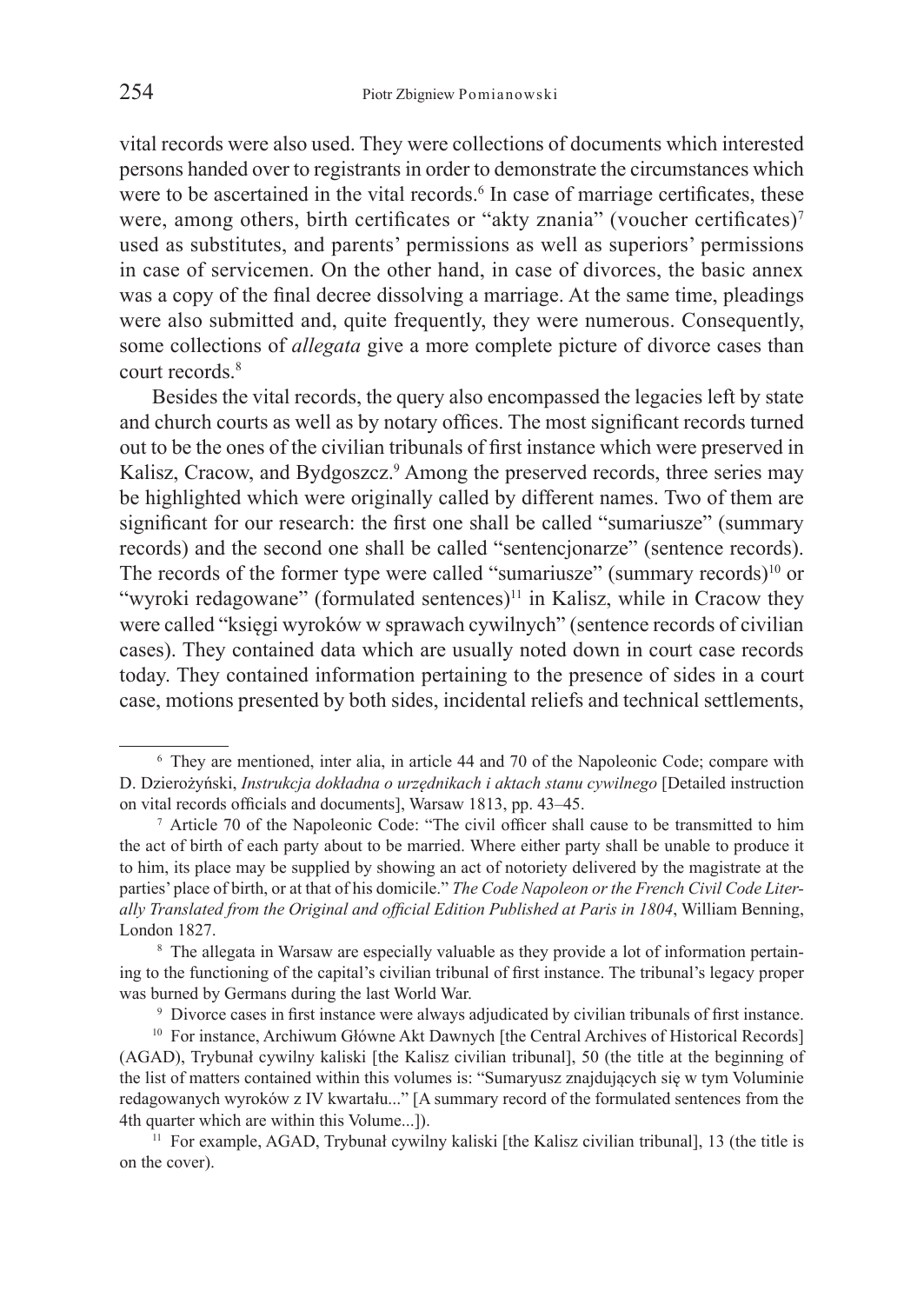witness testimonies, as well as – usually in the form of inserted attachments – reports prepared by judge rapporteurs (the so-called "relacje" [accounts]), prosecutor's positions, vital records and other documents tendered by the sides into case files. On the other hand, sentence records<sup>12</sup> contained, as the name suggests,<sup>13</sup> only decisions made in a particular case, both incidental reliefs and technical settlements, without annexes and sides' position. Records of this type were also called "protokoły audiencjonalne" (audience court case records)<sup>14</sup> or "akta spraw cywilnych" [civil court case records].15 Moreover, records were also kept in Kalisz which were entitled by employing sentences' wording. They were descriptions of legal issues used to make a decision in particular case. They lack the contents of the sentences.

In Kalisz, formulated sentences and sentence records were most probably prepared during court cases and, subsequently, summary records were prepared on their basis. Nevertheless, this series is not relevant for the research into divorces as the oldest preserved records of this kind come from a time when the Kalisz tribunal did not take cognizance of the category of cases which are of interest to this paper anymore.

The number of tribunals of first instance in the Duchy did not correspond to the number of departments, while it did correspond to the number of provinces in the Kingdom. Each tribunal was usually comprised, besides the president, of six judges and three assessors. Moreover, they were organized into two departments and they examined cases in sets of three persons<sup>16</sup>. A decree absolute was not enough in order for a divorce to become valid. It was also necessary for a proper official to announce the divorce by invoking the sentence. Moreover, the official had to draw up a proper record of this activity.

The query proved that divorce cases were dealt with by all (or almost all if one includes the Suwalki tribunal) civilian tribunals of first instance. All the towns enumerated below represent an alphabetical list of towns where divorce courts functioned under the Napoleonic Code. The list also includes information pertaining to pending cases concerning the dissolution of marriages there.

<sup>12</sup> AGAD, Trybunał cywilny kaliski [the Kalisz civilian tribunal], 751. Archiwum Państwowe w Bydgoszczy [The State Archive in Bydgoszcz], Trybunał Cywilny Departamentu Bydgoskiego w Bydgoszczy [the Civilian Tribunal of the Bydgoszcz Department in Bydgoszcz]: 12, 14 and 14a.

<sup>13</sup> W. Maciejewska (ed.), *Polski słownik archiwalny* [Polish Archive Dictionary], Warsaw 1974, p. 76.<br><sup>14</sup> AGAD, Trybunał cywilny kaliski [the Kalisz civilian tribunal] 730.

<sup>&</sup>lt;sup>15</sup> Archiwum Narodowe w Krakowie: Archiwum Wolnego Miasta Krakowa [The National Archives in Cracow: The Archives of the Free City of Cracow], Akta cywilne trybunału I instancji Wolnego Miasta Krakowa [Civil records of the first instance tribunal of the Free City of Cracow], pp. 1–56.

<sup>16</sup> W. Sobociński, *Historia ustroju i prawa Księstwa Warszawskiego* [The history of the Duchy of Warsaw system of government and law], Toruń 1964, p. 246.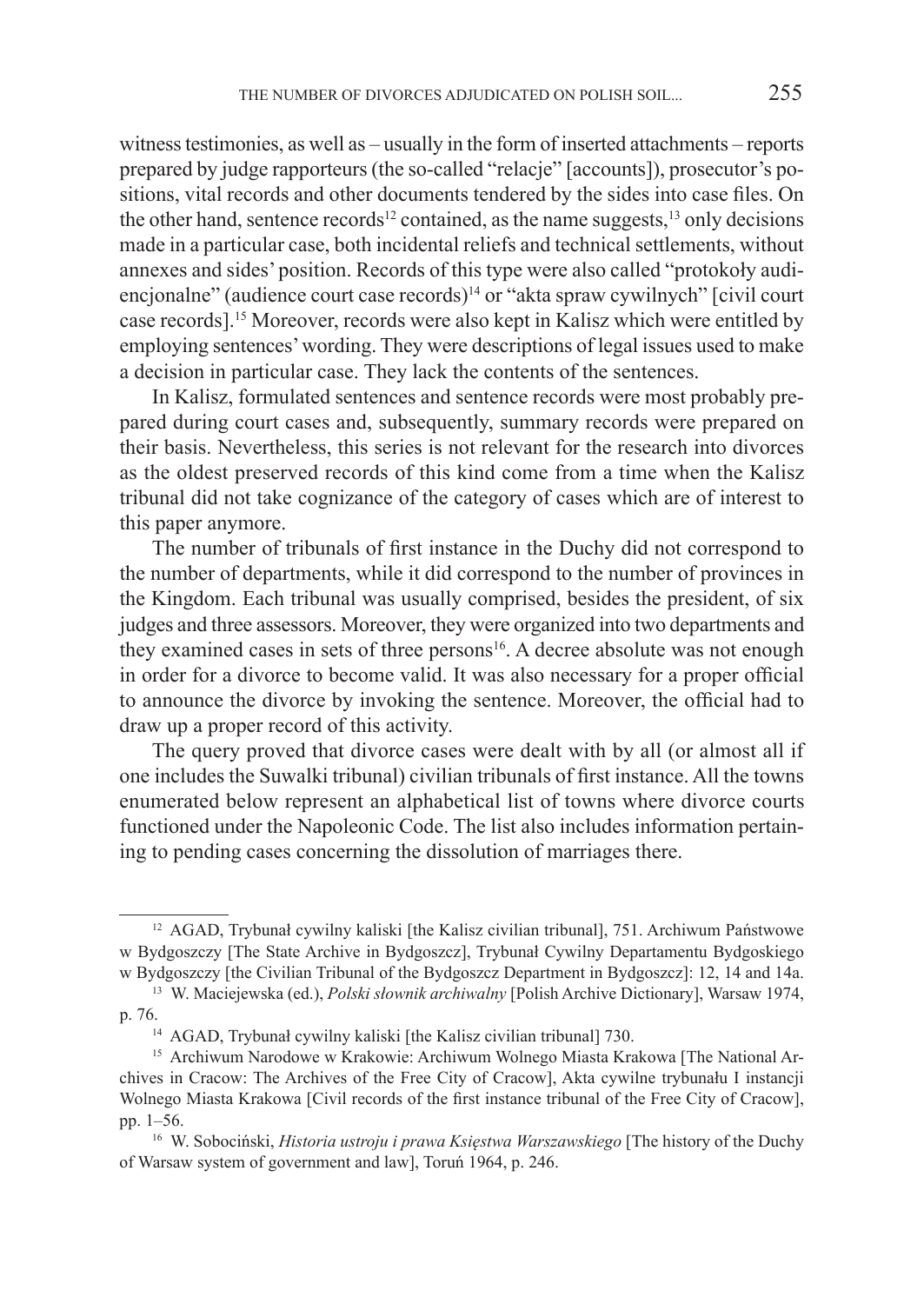**Bydgoszcz (1808–1815).** The Bydgoszcz tribunal employed the Napoleonic Code since its introduction in the Duchy (the 1st of May 1808) until *Landrecht* was reinstated in the Grand Duchy of Posen (on the 1<sup>st</sup> of March 1817<sup>17</sup>). Sentence records of this tribunal are preserved, however, they are incomplete.18 On their basis, it was possible to ascertain that at least 17 divorce cases had been pending there. Divorce was adjudicated in 10 cases; the final ruling of one case was adjourned pursuant to article 259 of the Napoleonic Code,<sup>19</sup> and it was not possible to determine a ruling of the remaining  $\vec{6}$  cases.<sup>20</sup>

**Kalisz (1808–1825).** The Kalisz tribunal is the only court where the complete records of the sentences are available from the entire period when the Napoleonic Code was in force. However, some summary records are not available due to their condition.

Fortunately, using sentence records is permitted in such cases. In total, the Civilian Tribunals of First Instance of the Kalisz Department recognized 304 divorce cases. Divorce was adjudicated in 164 cases, while 18 cases were dismissed. Consequently, over 90% of technical settlements are adjudications of divorce decrees. It was not possible to determine the verdict in 99 cases. The majority of the cases were probably not concluded with a technical settlement due to a lack of interest of a plaintiff in continuing the proceedings. In two cases, the decisions were made pursuant to article 259 of the Napoleonic Code,<sup>21</sup> while the claim was dismissed in 8 cases. Different rulings were made in 13 cases (for instance, because a settlement was reached by the spouses $^{22}$ ).

<sup>20</sup> Archiwum Państwowe w Bydgoszczy [The State Archive in Bydgoszcz], Trybunał Cywilny Departamentu Bydgoskiego w Bydgoszczy [the Civilian Tribunal of the Bydgoszcz Department in Bydgoszcz], unit no. 3, pp. 29–30; 3, 33v.–35v.; 8, pp. 91–94; 8, pp. 168–171.

<sup>17</sup> J. Bardach, M. Senkowska-Gluck (eds.), *Historia państwa i prawa Polski* [The history of the Polish state and law], vol. 3: *Od rozbiorów do uwłaszczenia* [From the partitioning until the enfranchisement], Warsaw 1981, p. 592.

<sup>18</sup> P. Pomianowski, *Z problematyki*... [On the divorce issue...], footnote 30, p. 109.

<sup>&</sup>lt;sup>19</sup> Article 259 of the Napoleonic Code: "When the petition for divorce shall have been founded on causes of excess, cruelty, or grievous injury, although they shall be well established, the judges shall be at liberty not to allow the divorce immediately. In such case, before judgment is given, they shall authorize the woman to quit the society of her husband, without being bound to receive him, unless she judges it expedient; and they shall sentence the husband to pay her an alimentary pension proportioned to his means, if the wife has not herself sufficient funds to supply her wants." *The Code Napoleon or the French Civil Code...* 

<sup>&</sup>lt;sup>21</sup> This number only includes cases in which, after the adjudication was issued pursuant to article 259 of the Napoleonic Code, the trial was not continued and a ruling was not made regarding the divorce or dismissing the complaint.<br><sup>22</sup> Archiwum Główne Akt Dawnych [The Central Archives of Historical Records], team:

Trybunał Cywilny Kaliski [The Kalisz Civilian Tribunal], 54, p. 84.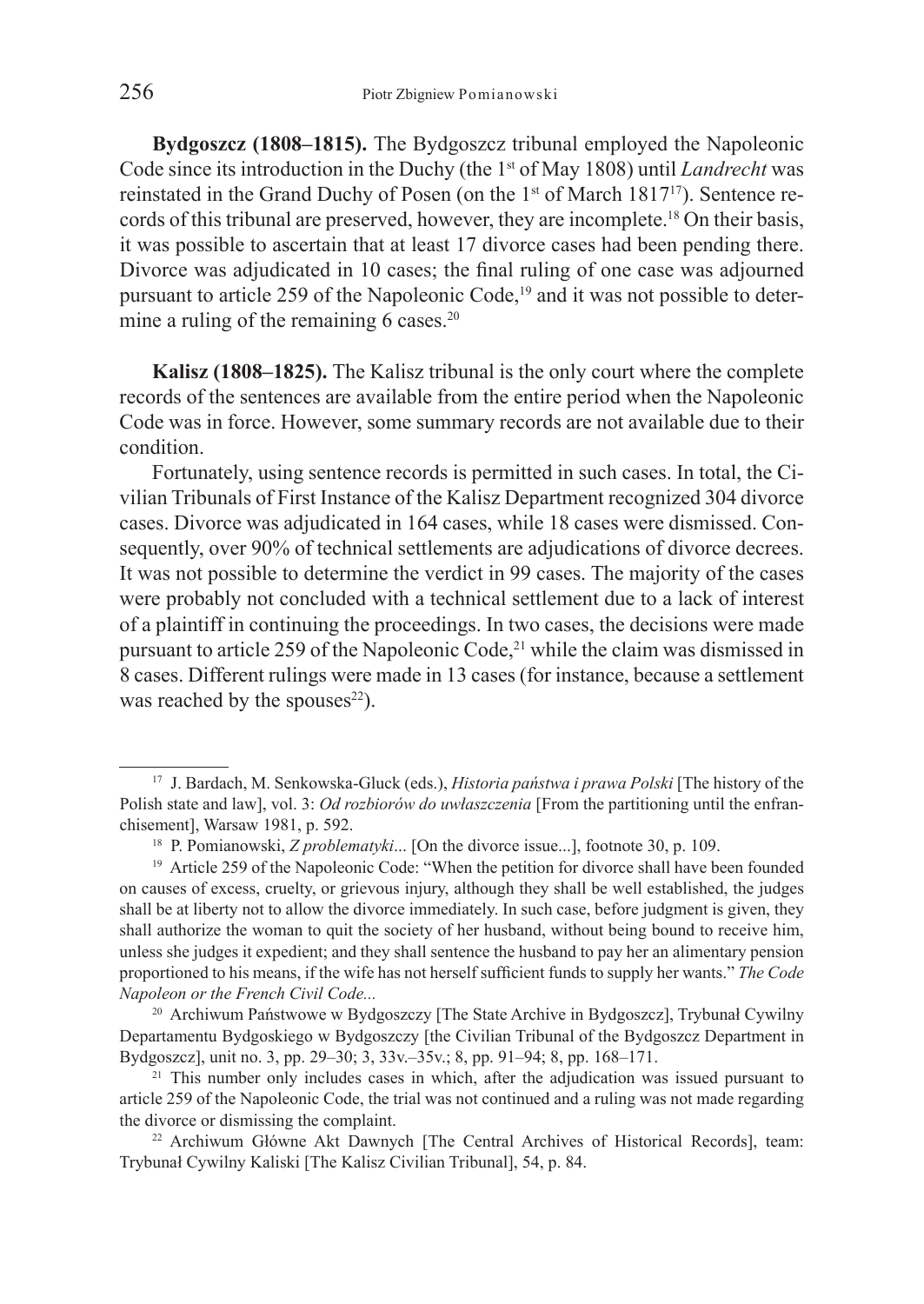**Kielce (1818–1825).** The tribunal in Kielce was created for this part of the old Cracow department which remained in the Kingdom of Poland after the separation of Cracow and its district, and for the Kielce county which was detached from the Radom department.<sup>23</sup> The tribunal's sentence records did not survive. However, divorce records were preserved. They were based on this court's judicial decisions and they were issued by the officials at the registry offices in Kielce and in Pilica. The president of Kielce proclaimed 16 divorces, $24$  while the president of Pilica announced one <sup>25</sup>

**Cracow (1810–1852).** Civilian tribunals of first instance were introduced in New Galicia, pursuant to the royal decree of the  $9<sup>th</sup>$  of June 1810,<sup>26</sup> in the middle of August of the same year. However, the sentences of the Cracow tribunal from the period of the Duchy of Warsaw were not preserved. On the other hand, all of the decrees from the period of the Free Cityof Cracow have survived until now. The vital records are also available (including the divorce records), which were conducted separately for Christians and Jews.

The preserved records contain divorces granted to Christians. The records include 283 documents dissolving marriages between 1810 and 1852. If this period is divided into four parts (the first one 10-year-long and the remaining three 11-year-long), then 142 divorces (50.2% of the total) occurred in the first period (between 1810 and 1819), 61 divorces (21.6% of the total) occurred in the second period (between 1820 and 1830), 53 divorces (18.7% of the total) occurred in the third period (between 1831 and 1841), and 27 divorces (9.5% of the total) occurred in the fourth period (between 1842 and 1852).

The relatively high initial number of divorces can be explained by the introduction of a new institution into the legal order. The institution, among others, made possible the dissolution of a certain number of marriages when the marital breakdown had actually occurred much earlier. Another reason behind the high number can be attributed to the fact that the decline of the Napoleonic era was a volatile

<sup>23</sup> "Postanowienie namiestnika z 6 sierpnia 1816 r. przenoszące stolicę województwa krakowskiego z miasta Miechowa, z powodu niedogodności do miasta Kielc do dóbr narodowych należącego" [The Viceroy's decision of 6 August 1816 to move the capital of the Cracow province from the town of Miechowo, due to inconveniences, to the town of Kielce, which belongs to the national goods], "Dziennik Praw" [Journal of Laws], vol. 1, pp. 429–430. In reality, the authorities of the province moved to Kielce in 1818; B. Markowski, *Z dziejów gospodarki miejskiej w Kielcach* [The history of urban economy in Kielce], Warsaw 1930, p. 20.

<sup>24</sup> Archiwum Państwowe w Kielcach [The State Archive in Kielce], "Akta Urzędnika Stanu Cywilnego Powiatu Kieleckiego" [The records of the Official of the Register Office of the Kielce district], vol. 1–6.

<sup>25</sup> Archiwum Państwowe w Katowicach [The State Archive in Katowice], vol. 72.

<sup>26</sup> "Dziennik Praw" [Journal of Laws], vol. 2, p. 221.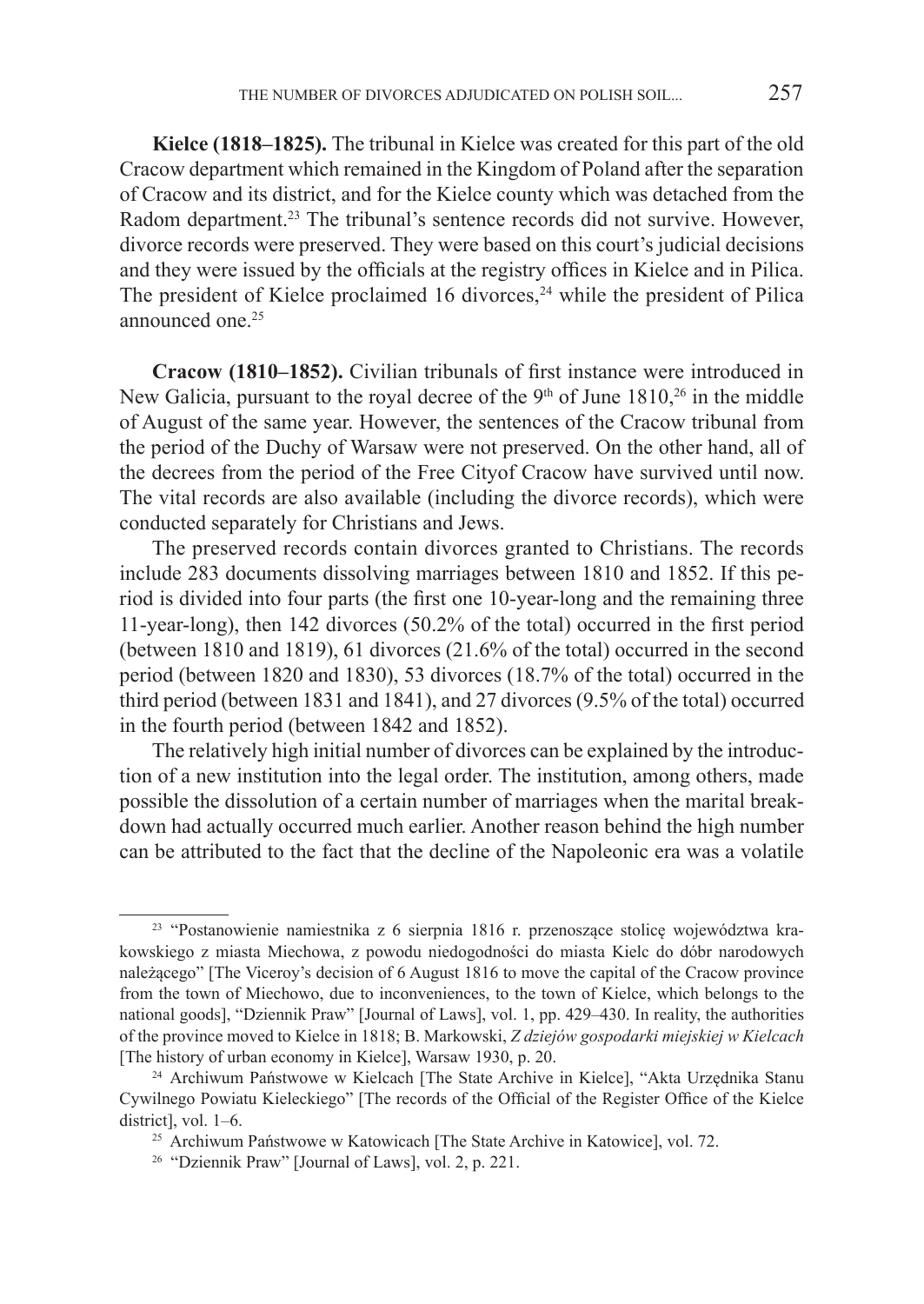period on Polish soil. It contributed to the breakdown of interpersonal relationships, including marriages. On the other hand, the downward trend present in the third and fourth time period (between 1831 and 1852) turned out to be more difficult to explain. It could have even stemmed from a more restrictive attitude of the courts towards divorce cases. In order to verify this hypothesis, the query included the sentence records of the Cracow civilian tribunal of first instance from 1844 to 1845.27 Among the reviewed judicial decisions, there were several pertaining to divorce cases – a total of three cases. One of these cases ended with a divorce, one with a separation (in accordance with the motion of the wife, while the husband filed for a divorce), and it was not possible to ascertain the result of the third case. Consequently, these results indicate that the decrease in the number of the delivered divorce decisions was the effect of a decrease in the number of divorce petitions rather than due to a more restrictive attitude of the court.28

The Jewish records have not been organized yet which makes a query incredibly difficult. For this reason, the estimations for the purposes of this paper are made on the basis of the findings of Bronisław Fidelus, a priest. His findings indicate that Jews constituted about 8% of plaintiffs in marriage cases.<sup>29</sup> On this basis, one can calculate<sup>30</sup> that about 307 divorces were granted in Cracow. This number ought to be assumed for the entire Cracow county during the existence of the Duchy of Warsaw and for Cracow and its district after the Congress of Vienna<sup>31</sup>

**Lublin (1810–1825).** The legacy of the Lublin tribunal survived only partially and it is not helpful in providing an answer for the fundamental question concerning

<sup>27</sup> Archiwum Narodowe w Krakowie [The National Archives in Cracow], Trybunał I Instancji Wolnego Miasta Krakowa [the Tribunal of First Instance of the Free City of Cracow] (henceforth: Tryb. Krak.), pp. 246–256, 361–372, 426–431, 433–434.

<sup>&</sup>lt;sup>28</sup> It needs to be mentioned that 2 records were lost from among the 34 records pertaining to the period between 1844 and 1845.

<sup>29</sup> B. Fidelus, *Rozwód w orzecznictwie sądów Wolnego Miasta Krakowa w latach 1815–1833 na tle przepisów prawa małżeńskiego osobowego* [Judicial decisions pertaining to divorces in relation to personal marriage law in the courts of the Free City of Cracow between 1815 and 1833], Cracow 1982 (a typescript of a PhD thesis, Archiwum Uniwersytetu Jagiellońskiego [The Archives of the Jagiellonian University]), pp. 399, 420–439.<br><sup>30</sup> Let us assume that "x" is the number of divorces adjudicated in Cracow. So: x = 283 + 8%

of x;  $92\%$  of x =  $283$ ; x =  $283/0.92$  x = 307.6.

<sup>&</sup>lt;sup>31</sup> One can deduce from the titles of divorce decree records from the Free City of Cracow period that the data pertains to the city itself. However, an official of the register office in Cracow proclaimed 122 divorces between 1816 and 1833, while the tribunal granted 120 divorces in that time period according to B. Fidelus' calculations based on the tribunal records. Consequently, it should be concluded that there was only one official at the register office who proclaimed divorces in the whole territory of the Free City of Cracow and its district.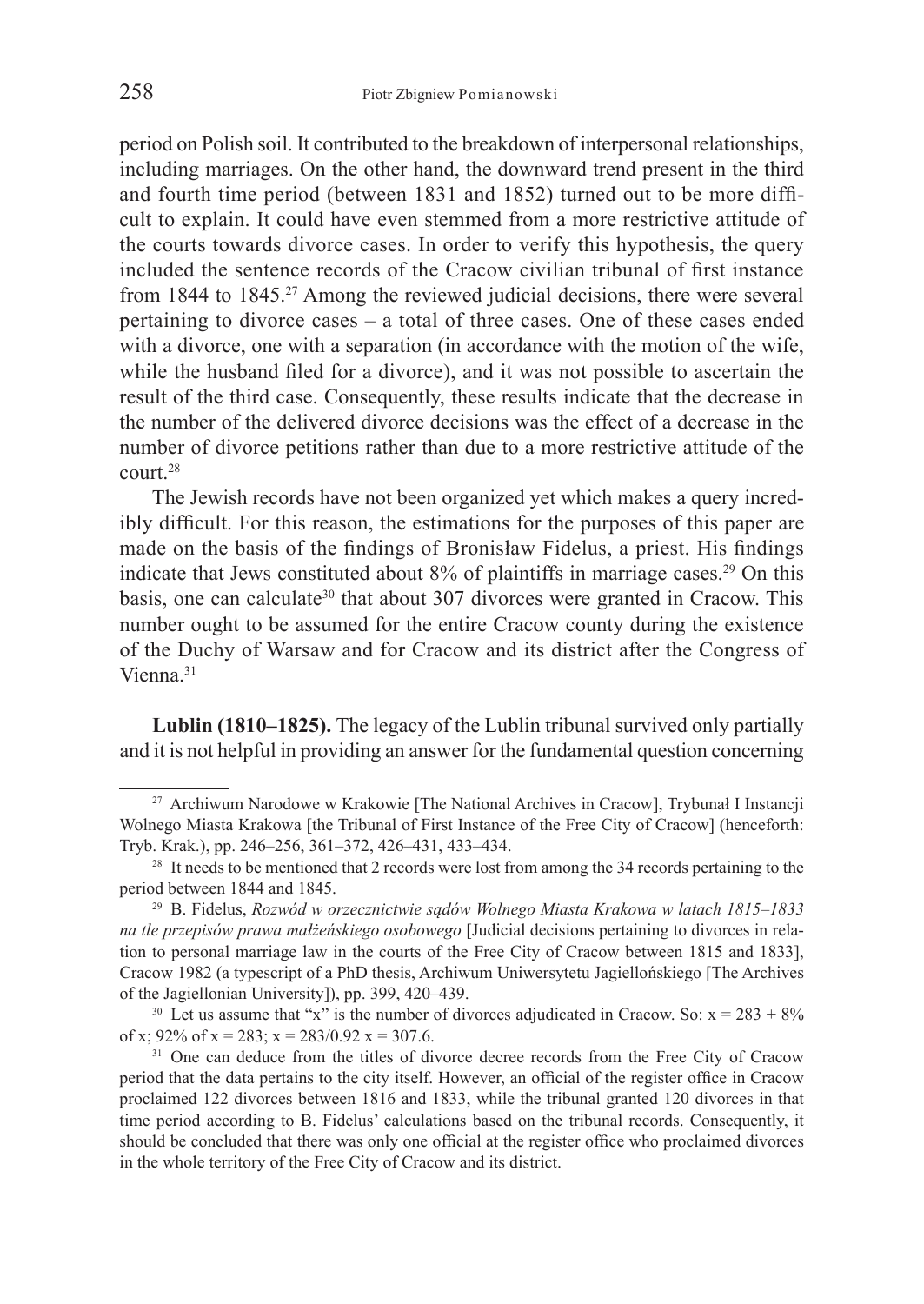this article. However, information is available pertaining to 7 divorce sentences of this tribunal. It is provided by the records made by the officials of the register offices in Zamość (5 cases<sup>32</sup>) and in Radzyń Podlaski (2 cases<sup>33</sup>).

**Łomża (1808–1825).** The files of the Łomża tribunal also did not survive. Nevertheless, there is evidence of 7 divorce rulings which were made by this tribunal thanks to the parish records from Łomża (3 cases),  $34$  Grajewo (1 case)<sup>35</sup> as well as thanks to the records of the local consistory court  $(3 \text{ cases})$ .<sup>36</sup>

**Płock (1808–1825).** The scale of the activity of the Płock tribunal is attested to by 44 divorce certificates issued on the basis of this court's decisions by the officials at the Register office in Płock.<sup>37</sup>

**Poznań (1808–1815).** In case of Poznań, a copy of a divorce decree is preserved in the *allegata* of the Warsaw Register office<sup>38</sup> as well as in at least 3 pleadings addressed to the local consistory court. The authors of the pleadings invoked the divorce decisions of the civilian tribunal<sup>39</sup>

<sup>32</sup> Archiwum Państwowe w Lublinie [The State Archive in Lublin], Akta Stanu Cywilnego Parafii Rzymskokatolickiej w Zamościu [Vital Records of the Roman Catholic Parish in Zamość] (35/1954), vol. 40: Księga ogłoszenia rozwodów i dawania ślubów cywilnych [Divorce and civil marriage records].

<sup>33</sup> Archiwum Państwowe w Lublinie [The State Archive in Lublin], Akta Stanu Cywilnego Parafii Rzymskokatolickiej w Radzyniu [Vital Records of the Roman Catholic Parish in Radzyń], vol. 40 and 42.

<sup>34</sup> Archiwum Państwowe w Białymstoku, Oddział w Łomży [The State Archive in Białystok, Łomża Division], Akta Stanu Cywilnego Parafii Rzymskokatolickiej w Łomży [Vital Records of the Roman Catholic Parish in Łomża], vol. 58, certificate number: 6 and 53; vol. 60, certificate number: 11.

<sup>35</sup> Archiwum Parafialne Parafii Rzymskokatolickiej pw. Trójcy Przenajświętszej w Grajewie [Parish Records of the Roman Catholic Parish dedicated to the Holy Trinity in Grajewo], Akta Zaślubienia Gminy Grajewskiej Powiatu Biebrzańskiego w Województwie Augustowskiem na rok 1821 [Marriage certificates of the Grajewo Municipality of the Biebrzań district in the Augustów province in 1821], certificate number: 3.

<sup>36</sup> Archiwum Diecezjalne w Łomży [The Diocesan Archives in Łomża], Akta ogólne [General records], vol. 5, p. 147; vol. 400 and 407.

<sup>&</sup>lt;sup>37</sup> Archiwum Państwowe w Płocku [The StateArchive in Płock], Akta Stanu Cywilnego Gminy Płock 1808–1825 [Vital Records of the Płock Municipality between 1808 and 1825], vol. 40, 47, 80 and 82.

<sup>&</sup>lt;sup>38</sup> Archiwum Miasta Stołecznego Warszawy [The Archives of the Capital City of Warsaw], Akta Stanu Cywilnego Gminy Warszawskiej VI Cyrkułu [Vital Records of the Warsaw Municipality VI Borough], vol. 100, p. 8 et seq.

<sup>39</sup> T. Walachowicz, *Kodeks Napoleona a kościelna dyscyplina małżeńska w dobie Księstwa Warszawskiego* [The Napoleonic Code and church marriage discipline in the Duchy of Warsaw period], "Roczniki Teologiczno-Kanoniczne" [Theological and Canon Yearbooks], 1977, vol. 24, issue 5, p. 140.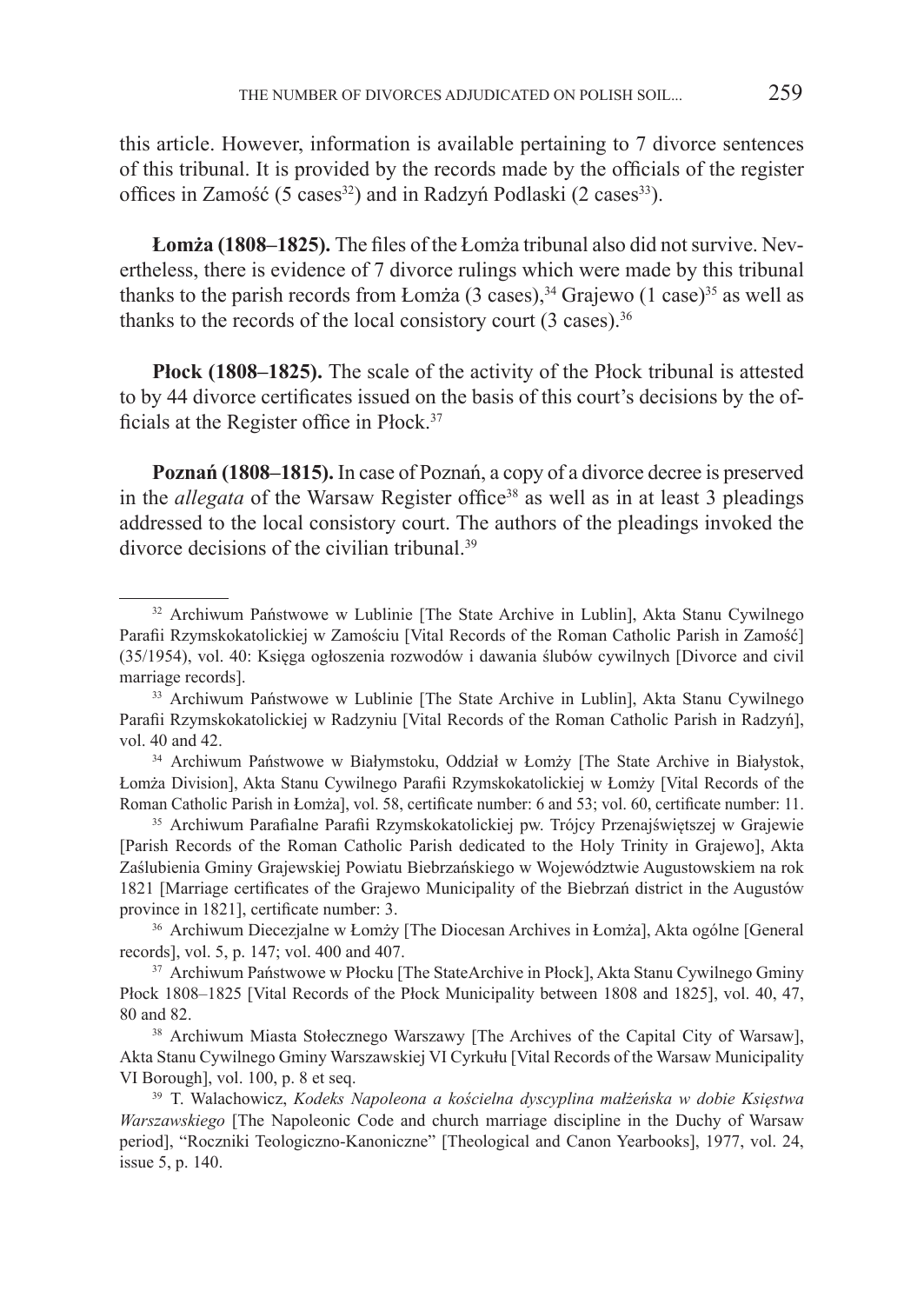**Radom (1810–1825).** Only one certificate of divorce was found which had been based on the decision of the Radom tribunal<sup>40</sup>

**Siedlce (1810–1825).** Information pertaining to 4 divorce decrees issued by the Siedlce tribunal is available. They are mentioned 3 times in the preserved vital records in Radzyń Podlaski<sup>41</sup> and there is one mention in the records of the consistory of the Podlasie diocese.<sup>42</sup>

**Suwałki (1824–1825).** The civilian tribunal in Suwałki began its work on the 1<sup>st</sup> of February of 1824.<sup>43</sup> Unfortunately, it was not possible to find any traces of its activity in the area of interest (it may have accepted divorce cases for 2 years only).

**Warszawa (1808–1825).** The Warsaw tribunal records were burned by the Germans during the Warsaw Uprising. Fortunately, however, relatively numerous copies of the sentences as well as pleadings are preserved in the *allegata* of the vital records of the Warsaw districts.

For the purposes of statistical calculations however, the vital records themselves (divorce decrees) are of first-rate importance. Unfortunately, not all the records are preserved till now. Besides the deficiencies in the set, the query was made more difficult by the fact that the divorce certificates had been prepared differently in different time periods in particular districts of the capital. Sometimes the divorces were noted in separate records and sometimes together with marriage records. In all probability, the majority of the former type of records has not been preserved. The reasons behind this state of affairs is likely the fact that divorce records were usually thin, sometimes only several pages long. In consequence, it was far easier for them to be destroyed or lost, especially in comparison to large volumes containing records of remaining types which were several hundred pages long. If divorce records were placed together with marriage records, then the former type was

<sup>40</sup> Archiwum Państwowe w Radomiu [The State Archive in Radom], Urząd Stanu Cywilnego Parafii Rzymskokatolickiej Szydłowiec [The Register Office of the Roman Catholic Parish in Szydłowiec], vol. 10, p. 69.

<sup>41</sup> Archiwum Państwowe w Lublinie [The State Archive in Lublin], Akta Stanu Cywilnego Parafii Rzymskokatolickiej w Radzyniu [Vital Records of the Roman Catholic Parish in Radzyń], 40, pp. 1–2; 42, pp. 1–8.

<sup>42</sup> Archiwum Diecezjalne w Siedlcach [The Diocesan Archives in Siedlce], "Akta Konsystorza Generalnego Diecezji Siedleckiej" [The Records of the Consistory General of the Siedlce Diocese], 7, p. 60-63. Even though a direct statement that it refers to the civilian tribunal of first instance with its seat in Siedlce is missing in the source, it is highly likely that it means the Siedlce court due to the local nature of this consistory and of this tribunal.

<sup>43</sup> J. Bardach, M. Senkowska-Gluck (eds.), *Historia państwa*... [The history of the Polish state...], vol. 3, p. 472; A. Heylman, *O sądownictwie w Królestwie Polskim* [The judiciary in the Kingdom of Poland], Warsaw 1934, p. 41.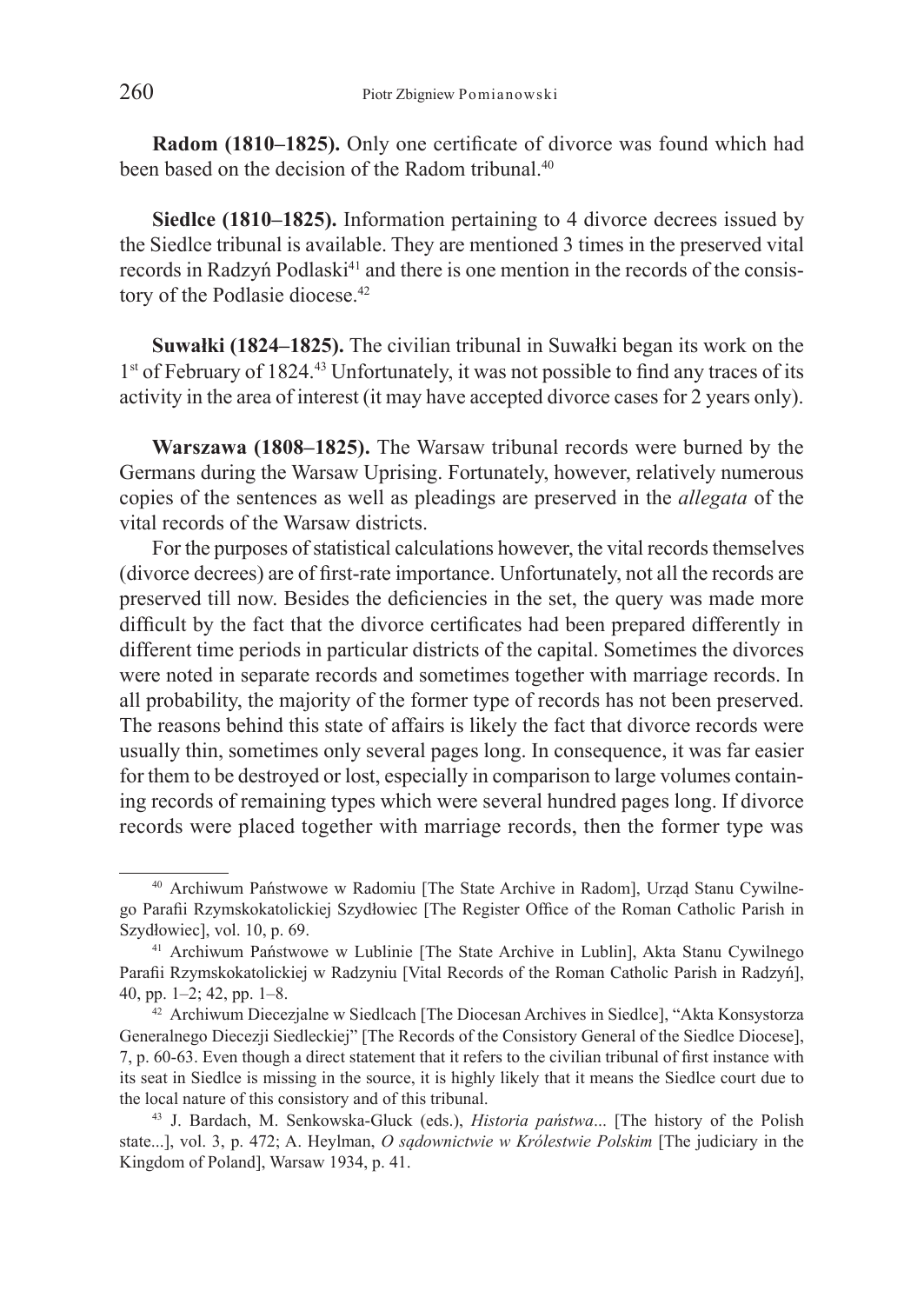highlighted in the table of contents at the end of volumes. However, sometimes they were not marked which makes searching for them a much more arduous task. The number of divorces proclaimed in particular districts is illustrated by the table on the next page.

In total, the condition of the preserved data from the I, II, III, IV, V and VII borough (Polish: cyrkuły) allows one to make an attempt to estimate the overall number of divorces granted in Warsaw. These estimations should not include the contents of the VI borough as the divorce records, which were kept there separately from the marriage certificates, have not been not preserved.<sup>44</sup> The information pertaining to the dissolution of several marriages is provided by the *allegata* but it is difficult to assess what percentage of the total number of the granted divorces they constituted in this district. On other hand, leaving out the VIII borough needs to be justified by the fact that only one divorce decree was found there. Admittedly, there are no such explicit hints in this case confirming the existence of separate divorce records like in the VI borough. Nevertheless, if one assumed that only one divorce had been actually granted in this borough, then it would be extremely difficult to explain the enormous disparity between this number and the data from the remaining boroughs (even though one needs to remember that the VIII borough, the Praga district in Warsaw, was the least populated one<sup>45</sup>).

In case of the 6 remaining boroughs, the data for the entire research period is usually not available. The process of estimation needs to omit the year 1808 as most probably not a single divorce was granted then (even though the Napoleonic Code was introduced in May, divorce cases were relatively long and it is likely that no divorce was final in the course of those 8 months). This supposition turns out to be even more likely as the data from the first years of the register office activity from the I, II, IV and VII district seem to be complete, while divorces are missing from the year 1808 (moreover, divorces were granted only in Borough VII in 1809).

The calculations presuppose a lack of divorces in a given year when the data seems to be complete and no divorce certificates were found in the marriage records (or in the marriage and divorce records). The cells of the table which are marked with "n.u." (no units) and "-" were not included in the calculation of the mean number of divorces per year at all because they pertain to situations in which the data from a particular period is not preserved (or at least it is highly likely).<sup>46</sup>

<sup>44</sup> They are mentioned, inter alia, in the copy of the divorce certificate which is in the allegata: Archiwum Miasta Stołecznego Warszawy [The Archives of the Capital City of Warsaw], Akta Stanu Cywilnego Gminy Warszawskiej VI Cyrkułu [The Vital Records of the VI Borough of the Warsaw Municipality], vol. 113, allegat number 42.

<sup>45</sup> A. Sołtan, *Praga w ciągu wieków* [The Praga district over the ages] [in:] *Warszawskiej Pragi dzieje dawne i nowsze* [The new and old history of the Praga district in Warsaw], Warsaw 2006, p. 18.

<sup>46</sup> For instance, the numbering of the divorce records starts at number 2 in Borough III. On the other hand, the marriage records of 1824 are missing in Borough I (divorce certificates were written into the same records as marriage certificates in the 20s).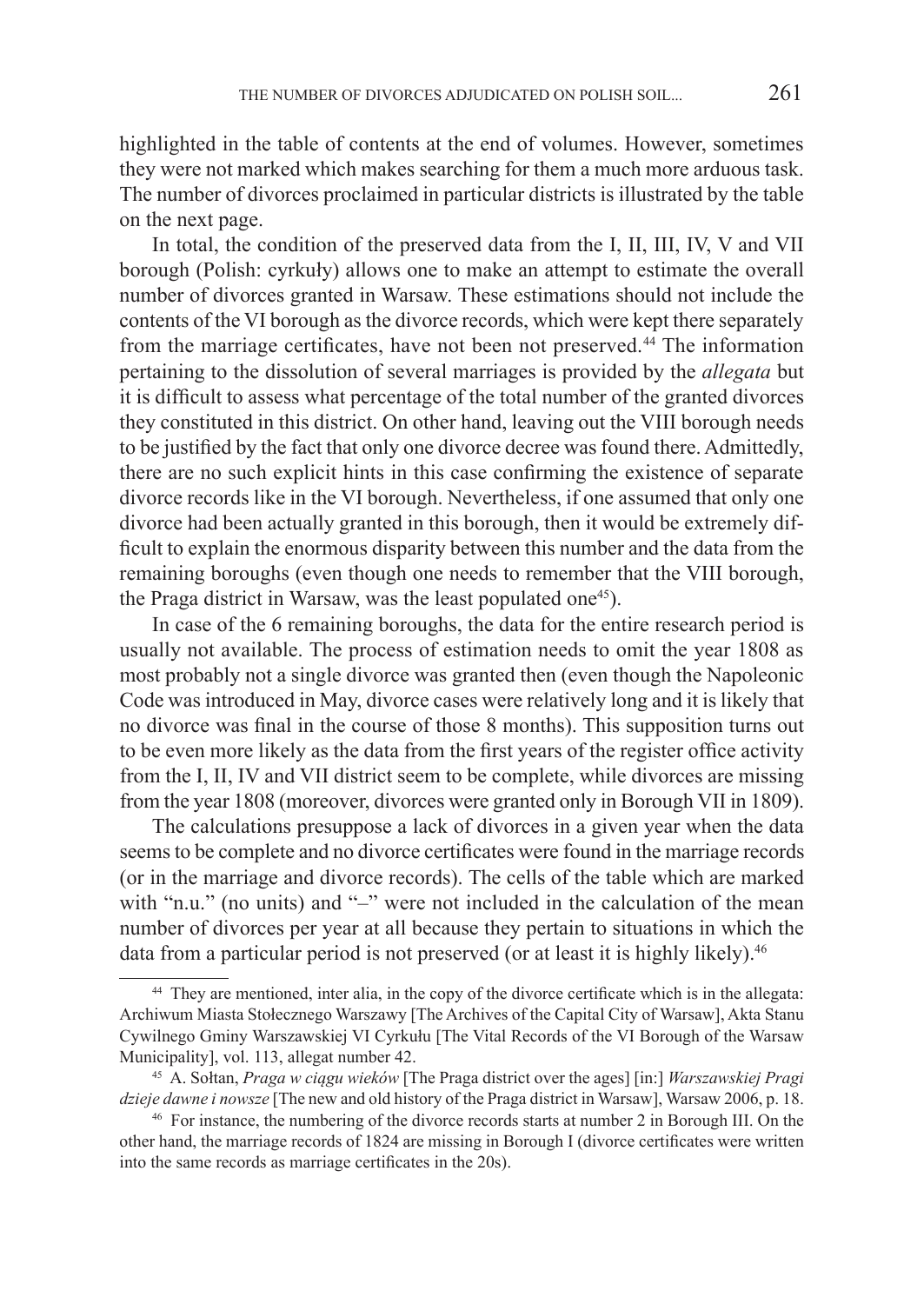| Year                      | Borough        | Borough<br>$\equiv$ | Borough<br>目   | Borough<br>$\geq$ | Borough<br>$\triangleright$ | Borough<br>⋝   | Borough<br>買   | Borough<br>VIII | Total          |
|---------------------------|----------------|---------------------|----------------|-------------------|-----------------------------|----------------|----------------|-----------------|----------------|
| 1808                      |                |                     |                |                   |                             |                |                |                 |                |
| 1809                      |                |                     |                |                   |                             |                | $\overline{2}$ |                 | $\mathfrak{2}$ |
| 1810                      | $\overline{2}$ | 1                   | n.u.           | 1                 | $\Omega$                    |                | $\overline{4}$ |                 | 8              |
| 1811                      | $\mathbf{1}$   | $\overline{3}$      | n.u.           | 1                 | $\theta$                    |                | $\sqrt{2}$     |                 | $\overline{7}$ |
| 1812                      | 8              | 1                   | n.u.           | $\overline{2}$    | $\overline{0}$              |                | 6              |                 | 17             |
| 1813                      | n.u.           | $\theta$            | n.u.           | n.u.              | 1                           |                | n.u.           |                 | $\mathbf{1}$   |
| 1814                      |                | $\overline{c}$      | 4              | 5                 | $\theta$                    |                | n.u.           |                 | 11             |
| 1815                      |                | $\overline{3}$      | $\sqrt{2}$     | 10                | $\overline{0}$              |                | n.u.           |                 | 15             |
| 1816                      |                | $\overline{3}$      | $\overline{c}$ | $\overline{2}$    | 1                           |                | n.u.           |                 | 8              |
| 1817                      |                | 5                   | $\overline{c}$ | 11                | $\mathbf{0}$                | $[1]$          | n.u.           |                 | 19             |
| 1818                      |                | 6                   | $\overline{c}$ | 8                 | $\overline{2}$              |                | n.u.           |                 | $18\,$         |
| 1819                      | $\overline{4}$ | 5                   | $\overline{3}$ | 5                 | $\boldsymbol{0}$            |                | n.u.           |                 | 17             |
| 1820                      | 5              | 1                   | 6              | $\overline{3}$    | $\theta$                    | $[2]$          | n.u.           |                 | 17             |
| 1821                      | 7              | $\overline{2}$      |                | 9                 | 3                           |                | n.u.           |                 | $21\,$         |
| 1822                      | 8              | $\overline{4}$      | 5              | $\overline{4}$    | $\overline{4}$              | $[1]$          | n.u.           |                 | 26             |
| 1823                      | 7              | 5                   | $\tau$         | $\overline{4}$    | $\boldsymbol{0}$            |                | n.u.           |                 | 23             |
| 1824                      | n.u.           | 5                   | $\overline{2}$ | 8                 | 3                           |                | n.u.           |                 | $18\,$         |
| 1825                      | 14             | 6                   | $\mathbf{1}$   | n.u.              | 5                           | $[1]$          | n.u.           | $\mathbf{1}$    | 28             |
| Total                     | 56             | 52                  | 36             | 73                | 19                          | 5              | 14             | $\mathbf{1}$    | 256            |
| Number of years           |                |                     |                |                   |                             |                |                |                 |                |
| with preserved<br>records | 9              | 16                  | 11             | 14                | 16                          | $\overline{4}$ | $\overline{4}$ | 1               | 75             |

Table 1. The number of divorces granted in each borough (Polish: cyrkuł) in Warsaw

Explanation: "n.u." – a unit containing information from a particular year was not preserved or it is unavailable (mentions of it in the source material prove that such a unit originally existed);  $\ldots$ <sup>"</sup> a unit containing information from a particular year was most probably not preserved (there is a high likelihood that such a unit existed, however, attempts to find any mention of it in the source material which would directly corroborate their existence were unsuccessful); "[]" a proper unit which contains information from a particular year was most probably not preserved or it is unavailable; however, a certain (indicated in the brackets) number of divorces was found on the basis of data from other units. By their very nature, these numbers are rather incomplete.

And so, 250 divorce sentences were delivered in 6 boroughs in those years when the data seems to be complete (70 yearbooks). This means that on average 3.57 divorce sentences were delivered per year in each of these 6 boroughs. It was assumed that divorce sentences were delivered within 16 years (because, most probably, not a single divorce was granted in 1808 and there were probably very few in 1809). Consequently, multiplying 3.57 by 16 equals to more than 57 divorces granted in each borough. In order to calculate a complete hypothetical number of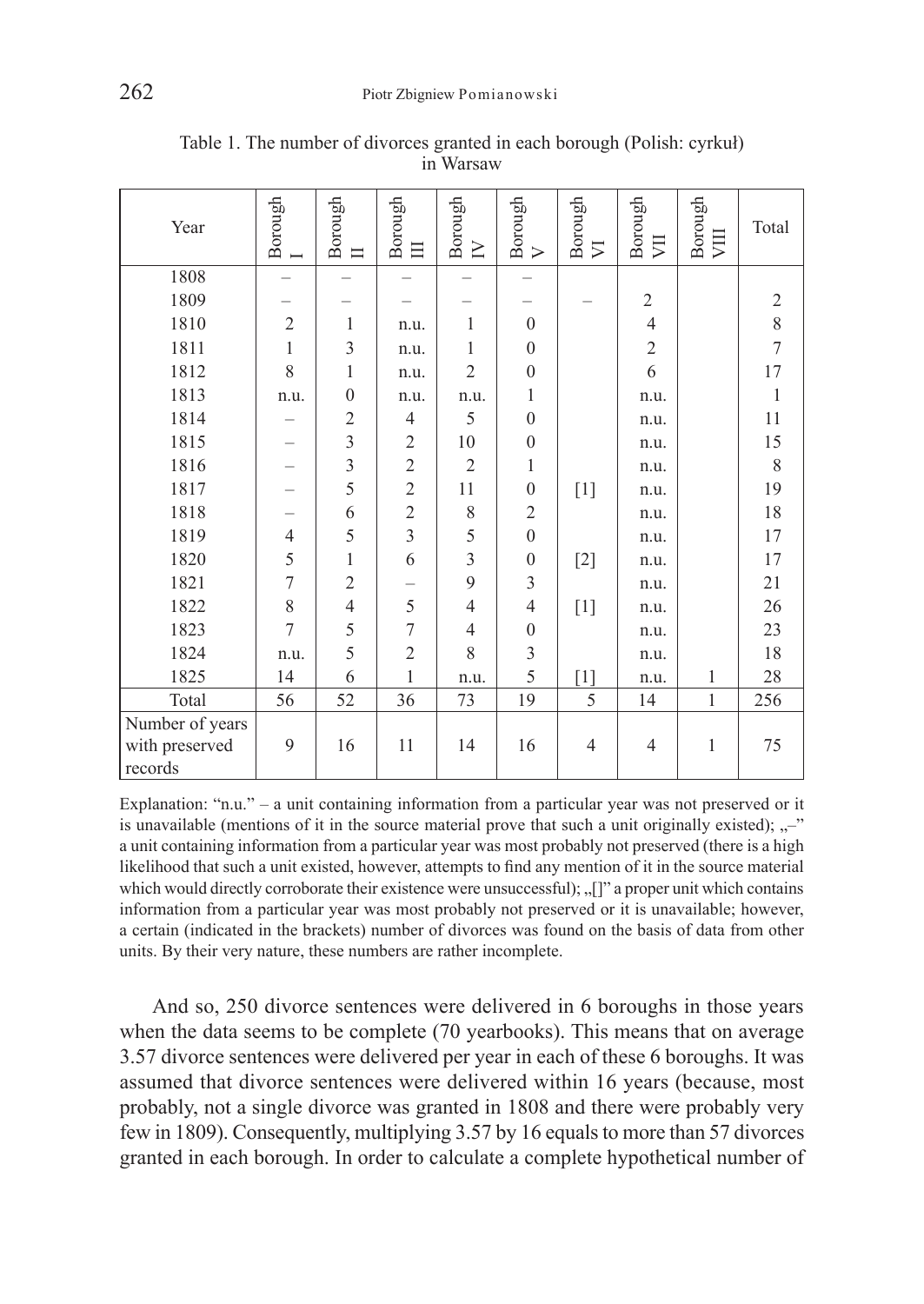divorce sentences delivered in Warsaw, it is necessary to multiply this result by the number of boroughs. However, the fact that the VI and VIII borough were the least populated needs to be taken into consideration. Due to a lack of more precise data, the only means that remains to be employed is the proportion of councillors chosen in particular districts (boroughs number VI and VIII elected 3 councillors each, while the remaining ones elected  $4$  each<sup> $47$ </sup>). After taking this disproportion into consideration, the estimation for the city of Warsaw is roughly equal to 429 delivered divorce sentences.<sup>48</sup>

However, divorce decrees of the Warsaw tribunal were also delivered outside the capital (4 instances in Rawa Mazowiecka,<sup>49</sup> 2 in Mszczonowo,<sup>50</sup> and 1 each in Wilanów – a village near Warsaw at the time,<sup>51</sup> Skuły<sup>52</sup> and Jastrzębie<sup>53</sup>).

\*\*\*

<sup>47</sup> A. Szczypiorski, *Ćwierć wieku Warszawy (1806–1830)* [A quarter of a century of Warsaw (1806–1830)], Wrocław 1964, p. 21.

<sup>48</sup> 57.14  $\times$  7.5 = 428.55. Multiplying 57.14 times 7.5 seems to be more proper than multiplying it by 8 because two boroughs from which the data is missing were the least populated ones. Consequently, assuming that the same number of divorces was granted there as in the remaining 6 borough ("1" was assumed for boroughs I, II, III, IV, V and VII, while "0.75" was assumed for boroughs VI and VIII). Unfortunately, it was not possible to establish the population of each borough in the period of interest. However, according to the published property tax list, the number of houses in each borough was similar. For instance, there were between 305 (the Praga district) and 537 houses in particular districts in 1808. The population was probably correlated with the number of houses. Consequently, there were no drastic discrepancies which could significantly distort the proposed findings. *Taryfa domów miasta Warszawy: dla wygody publiczney wydana w roku 1807 w miesiącu wrześniu a poprawiona stosownie do nowego podziału na Cyrkułów osiem w miesiącu lipcu 1808 roku* [The property tax list of houses in the city of Warsaw: published for the convenience of the public in September of 1807 and amended according to the new division into 8 Boroughs in July of 1808], (Warsaw) 1808, p. 1. 49 Archiwum Państwowe w Łodzi [The State Archive in Łódź], Urząd Stanu Cywilnego Rawy

Mazowieckiej [The Register Office in Rawa Mazowiecka], vol. 2, pp. 122–122v.; vol. 5, pp. 134– 135v.; vol. 6, pp. 188–188v.

<sup>50</sup> Archiwum Miasta Stołecznego Warszawy, Oddział w Grodzisku Mazowieckim [The Archives of the Capital City of Warsaw, Grodzisk Mazowiecki Division], Akta Stanu Cywilnego Miasta Mszczonowa [Vital records of the town of Mszczonowo], vol. 4, pp. 31–32; vol. 7, pp. 58–58v. 51 Archiwum Miasta Stołecznego Warszawy, Oddział w Milanówku [The Archives of the Capi-

tal City of Warsaw, Milanówek Division], Akta Stanu Cywilnego Gminy Wilanów [Vital records of the municipality of Wilanów], vol. 21, pp. 24–24v.

<sup>52</sup> Archiwum Miasta Stołecznego Warszawy [The Archives of the Capital City of Warsaw], Akta Stanu Cywilnego Gminy Skuły [Vital records of the municipality of Skuły], vol. 12, pp. 15–15v.

<sup>53</sup> Archiwum Państwowe w Radomiu [The State Archive in Radom], Urząd Stanu Cywilnego Parafii Rzymskokatolickiej Jastrząb [The Register Office of the Roman Catholic Parish in Jastrząb] (58/137), series 1, vol. 4: Akta cywilne parafii jastrzębiej z roku 1815 [Civil records of the parish in Jastrząb of 1815], an unnumbered page between pp. 68 and 69.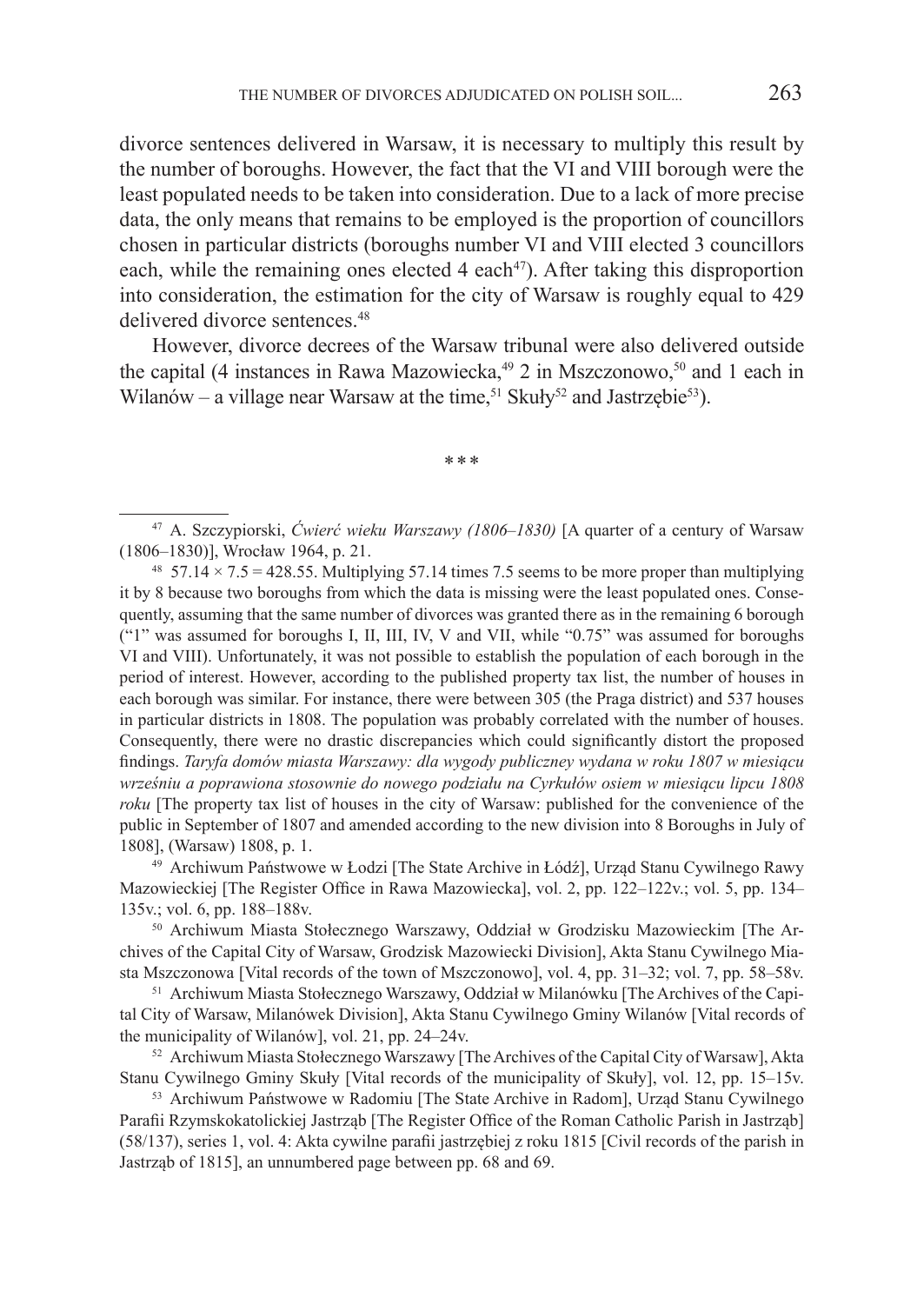The quoted data does not leave any room for doubt. Divorce proceedings took place all over the territories of the Duchy of Warsaw and later in the Kingdom of Poland and in the Free City of Cracow. Before moving on to an attempt at estimating the total number of divorces adjudicated under the Napoleonic Code on Polish soil, let us summarize the divorces which were confirmed in the sources. This is illustrated by the table on the next page.

Despite the significant number of divorces confirmed in the sources (nearly 800), an estimation of their total number is difficult due to the residual character of the preserved sources. Relatively complete data pertaining to a larger territory is only preserved in case of the Kalisz department, later Kalisz province. However, it needs to be noted that the civilian tribunal records allow for an estimation of the number of divorces which were adjudicated in first instance. A certain number of adjudications could have been changed by appeal courts. Theoretically, it was also possible that some legally binding divorces were not proclaimed by the officials of the register office.

| The tribunal's location | The number<br>of adjudicated divorces |  |  |
|-------------------------|---------------------------------------|--|--|
| <b>Bydgoszcz</b>        | 10                                    |  |  |
| Kalisz                  | 164                                   |  |  |
| Kielce                  | 19                                    |  |  |
| Cracow                  | 283                                   |  |  |
| Lublin                  |                                       |  |  |
| Lomza                   |                                       |  |  |
| Płock                   | 44                                    |  |  |
| Poznań                  | 3                                     |  |  |
| Radom                   |                                       |  |  |
| Siedlce                 |                                       |  |  |
| Suwalki                 |                                       |  |  |
| Warsaw                  | 256                                   |  |  |
| Total                   | 798                                   |  |  |

Table 2. The number of divorces adjudicated by particular courts and confirmed in the sources

However, it should be supposed that the number of delivered divorce sentences in first instance was close to the number of divorces proclaimed by the officials of the register office. For example, among the 16 divorces proclaimed boroughs whose data has been preserved could lead to an overestimation. Due to a lack of precise data pertaining to the population of each borough, a proportion was employed which stemmed from a comparison of the number of councillors elected in each by the President of Kielce, 14 were the result of adjudications by the local civilian tribunal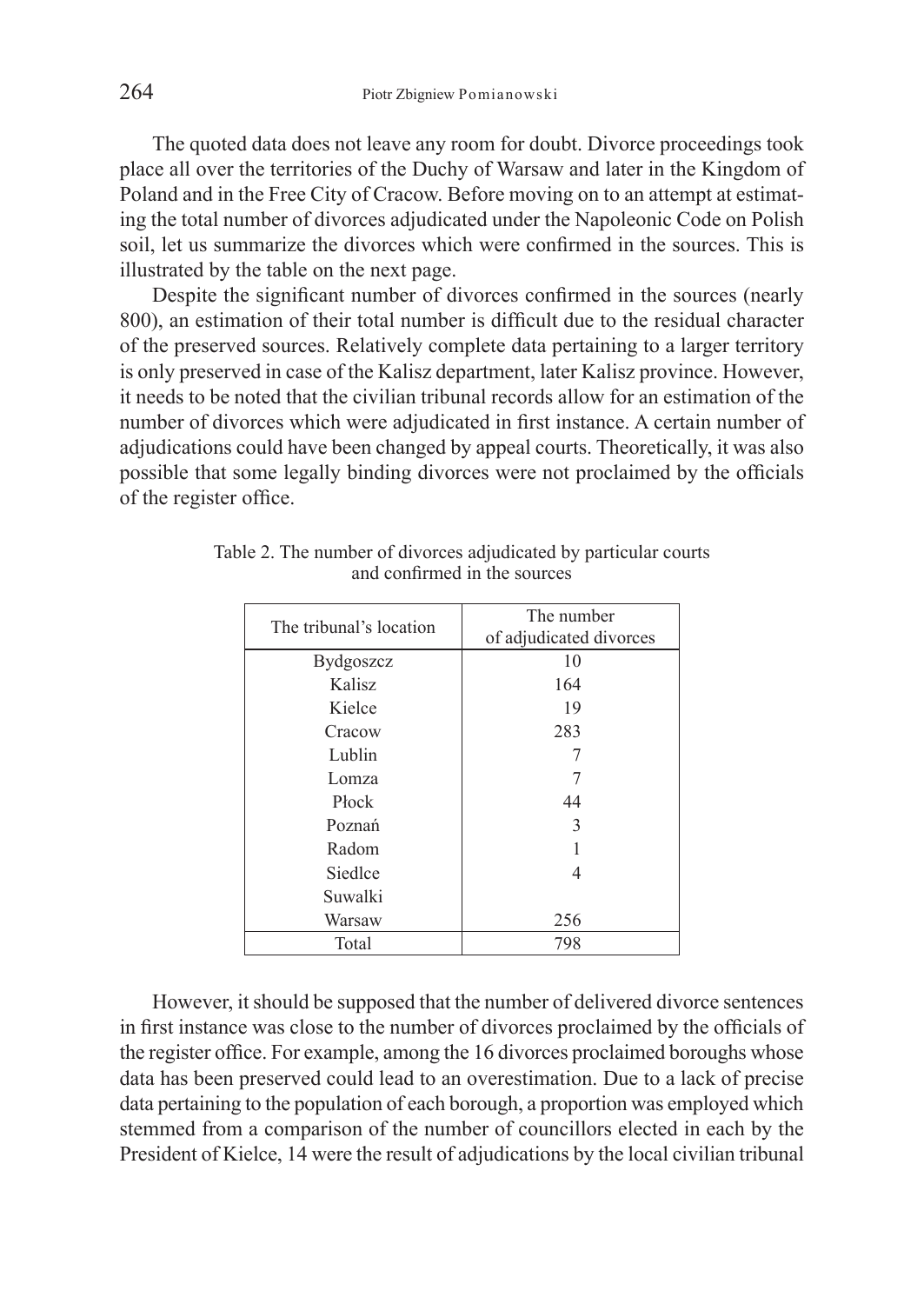and 2 of the appeal court.<sup>54</sup> In Płock, this proportion was 40 to  $4.55$  These numbers suggest that appeals were not lodged too frequently. However, such proportions would also be possible if the appeal courts often dismissed divorce petitions. Due to the destruction of the legacy of the Warsaw court of appeal, an unambiguous conclusion of this issue is not possible. Nevertheless, the research into the legacy of the Cracow court of appeal unambiguously shows that this court did not willingly change the verdicts delivered by courts of first instance.<sup>56</sup> Due to the fact that the legacies of the Warsaw Court of Cassation and of the Warsaw Supreme Court were also destroyed, it needs to be added that the Cracow Supreme Court infrequently heard divorce decree appeals.<sup>57</sup> Finally, it needs to be noted that courts of appeal could have overturned adjudicated divorces and dissolved marriages of couples which were preserved by civilian tribunals.

Probably as a result of the appeals and cassation appeals the *per saldo* total number of divorces did not undergo significant changes. Another issue should also considered, namely whether there were any divorce decrees which were not proclaimed by officials of the register offices. However, it seems highly unlikely that plaintiffs would not pursue this relatively simple formality after long and arduous trials. It seems especially unlikely considering the fact that they were informed of the need to complete this formality each time during divorce adjudications. Such situations could only have happened incidentally.

As a result, it can be assumed that the number of 164 divorce decrees of the Kalisz tribunal more or less corresponds to the actual number of divorces proclaimed in the Kalisz department and later in the Kalisz province. After making such an assumption, this result should be related to the number of people in the department (province) which was roughly equal to  $513\,000$  in  $1810$ <sup>58</sup>, while the number was roughly equal to 518 000 people in 1820 in the Kalisz province.<sup>59</sup>

<sup>54</sup> Archiwum Państwowe w Kielcach [The State Archive in Kielce], Akta Urzędnika Stanu Cywilnego Powiatu Kieleckiego [The records of the Official of the Register Office of the Kielce district], vol. 1–6.

<sup>55</sup> Archiwum Państwowe w Płocku [The State Archive in Płock], Akta Stanu Cywilnego Gminy Płock 1808–1825 [Vital Records of the Plock Municipality between 1808 and 1825], vol. 40, 47, 80 and 82.

<sup>56</sup> B. Fidelus, *Rozwód w orzecznictwie sądów Wolnego Miasta Krakowa...*, p. 314.

<sup>57</sup> Ibidem, p. 375.

<sup>58</sup> H. Grossman, *Struktura społeczna i gospodarcza Księstwa Warszawskiego* [Social and economic structure of the Duchy of Warsaw], "Kwartalnik Statystyczny" [Statistics Quarterly] 1925, vol. 2, issue 1, p. 47.

<sup>59</sup> J. Janczak, *Statystyka ludności Królestwa Polskiego (1815–1830)* [The demographic statistics of the Kingdom of Poland (1815–1830)], "Przeszłość Demograficzna Polski. Materiały i Studia" [The demographic past of Poland. Materials and studies] 1983, vol. 14, p. 20; it should also be noted that the borders of a department (province) were changed several times. By the power of the decree of 17 April 1810, Lelów and Pila counties were transferred to the Cracow department (Dziennik Praw [Journal of Laws], volume 2, page 143). And due to the decisions made at the Congress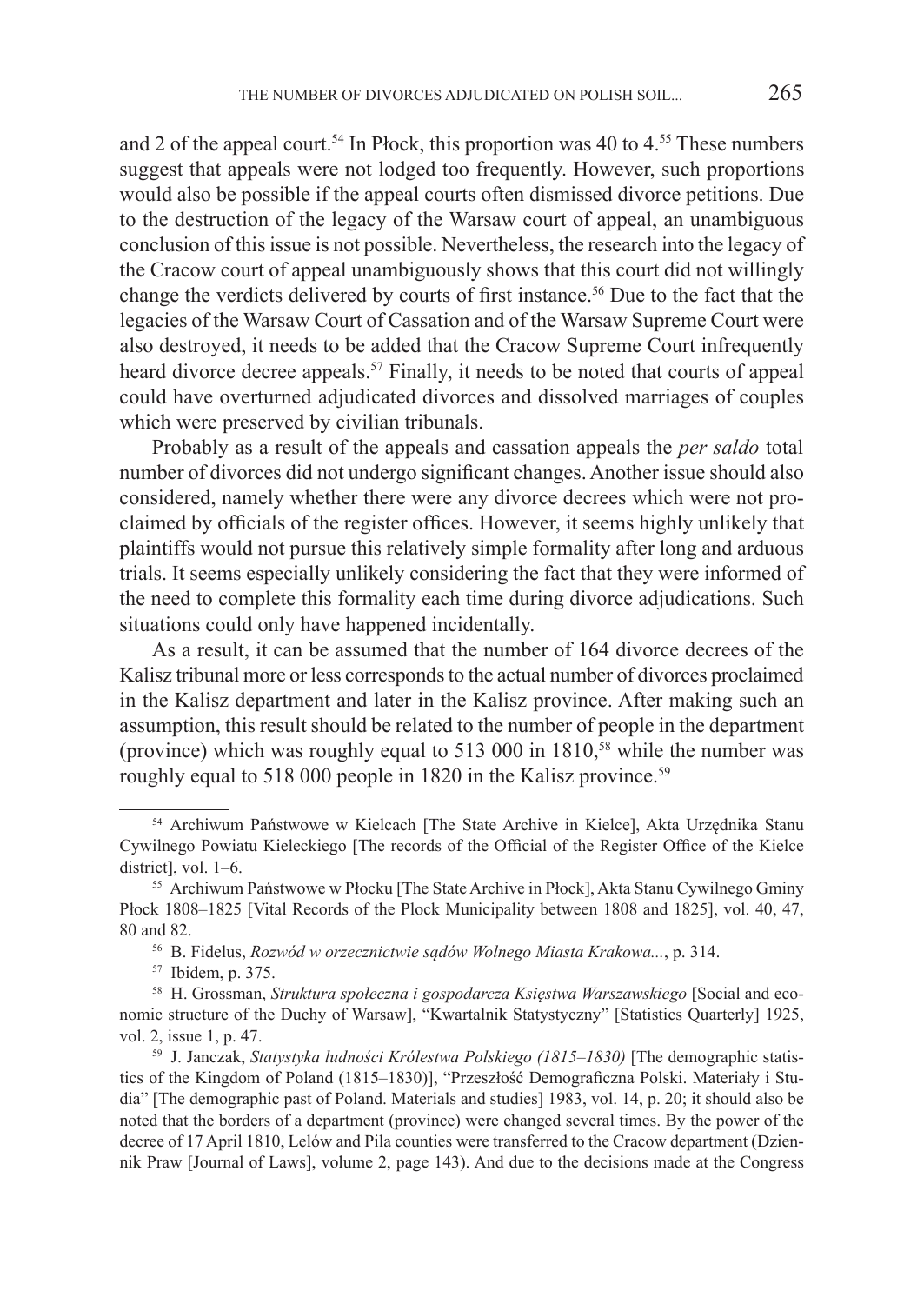| Time period | The number<br>of people<br>in the Kalisz<br>province | Years | Divorces | The number<br>of inhabitants per<br>1 divorce per year<br>in thousands |
|-------------|------------------------------------------------------|-------|----------|------------------------------------------------------------------------|
| 1809-1816   | 513                                                  |       | 70       | 58.63                                                                  |
| 1817-1825   | 518                                                  |       | 94       | 49.60                                                                  |

Table 3. The number of inhabitants per 1 divorce per year in the Kalisz province expressed in thousands

The calculations pertaining to the number of divorces proclaimed in Warsaw and Cracow (together with its district) should be considered reliable. On the other hand, in relation to the remaining Polish lands where the Napoleonic Code was in force, sufficient data is not available to estimate the number of divorces. Indeed, it is probable that the divorce records kept by, for example, the officials of the register offices in Płock, Kielce, and Zamosc are complete or they are almost complete. However, the problem lies in determining territorial jurisdiction of these officials and, at the same time, establishing the size of the population for which they performed this function.

Therefore, in order to estimate the number of divorces granted on Polish lands under Napoleonic Code, the article only employs the data from Warsaw, Cracow and the Kalisz province. However, taking the mean data from these 3 areas could lead to an overestimation as it should be supposed that there were more divorces in the capital than in the provinces. It should be enough to point out that one divorce occurred in case of roughly 54000 inhabitants in the Kalisz province, while a divorce happened for over 18500 inhabitants in Cracow and its district, and there was one divorce for over 3500 inhabitants in Warsaw. Consequently, it is assumed that the Kalisz province was representative for all Polish provinces and the data from that area is extended to the remaining departments (provinces).

To make it simpler, in terms of each province's population, let us assume that the Duchy of Warsaw in its original borders had a permanent population of 2500 000 inhabitants<sup>60</sup>; it rose to 4334 000 after New Galicia was attached to the Duchy<sup>61</sup>; and the Kingdom of Poland had a permanent population of 3520 000.<sup>62</sup> Furthermore, let us assume that Warsaw had a population of 79 000 inhabitants in the Duchy of

of Vienna, the western frontier of the Kalisz department was ceded to the Province of West Prussia (Odolanów and Ostrzeszow were ceded from among the county towns).

<sup>60</sup> W. Sobociński, *Historia ustroju...* [The history of the Duchy of Warsaw system...], p. 18.

<sup>61</sup> H. Grossman, *Struktura społeczna i gospodarcza...* [Social and economic structure...], pp. 9 and 46.

<sup>62</sup> J. Janczak, *Statystyka ludności Królestwa Polskiego (1815–1830)* [Demographic statistics of the Kingdom of Poland (1815–1830)], "Przeszłość Demograficzna Polski. Materiały i Studia" [The demographic past of Poland. Materials and studies], 1983, vol. 14, p. 20; Data for 1820.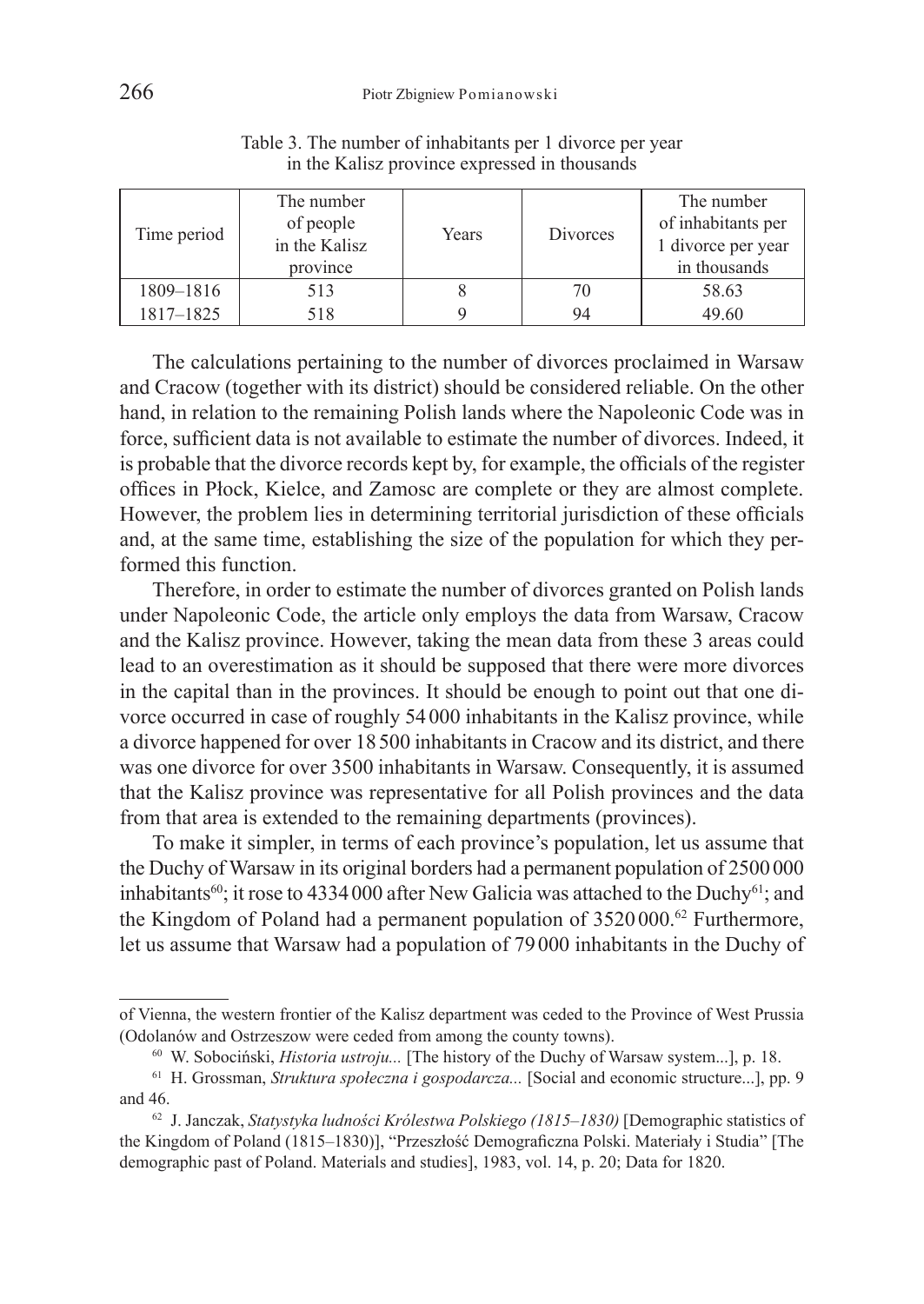Warsaw period<sup>63</sup> and 100000 inhabitants<sup>64</sup> in the Kingdom of Poland period. On the other hand, Cracow and its district had a population of 88 000 before 1816 and a population of 146 000 after 1816.<sup>65</sup> The years when the Napoleonic Code was being introduced in these territories are omitted here. The reason for this was already mentioned above, namely the number of adjudicated divorces at the time had to be small due to the length of court cases.

After appropriate calculations are carried out, one can come to the conclusion that in total less than 2000 divorces were granted under Napoleonic Code on Polish soil.66 This means that one divorce occurred for 35000–40000 inhabitants (these calculations of course have the character of an estimation; however, due to the condition of the preserved sources, providing an exact number is not possible). The presented estimations lead to the conclusion that the number of divorces adjudicated in Poland was, more or less, smaller by more than a half in comparison to the number of divorces granted in Napoleonic France. The reason behind this is the fact that under *Code Civil*, for example, one divorce took place for about  $15,000$  inhabitants in the Rouen<sup> $67$ </sup> and Lyon<sup> $68$ </sup> regions, while one divorce occurred for over  $20000$  inhabitants in the Metz region.<sup>69</sup>

As it was mentioned in the introduction, the presented calculations are contradictory to the literature on the subject.<sup>70</sup> Nevertheless, they should not be considered astounding especially if one takes into consideration the relatively numerous declarations of nullity of Catholic marriages in the Polish-Lithuanian Commonwealth.<sup>71</sup> The scope of the phenomenon in the Polish-Lithuanian state and just after Poland

<sup>66</sup> This number also includes divorces granted under Landrecht (this pertains to cases which had begun during Prussian rule and which were continued later after the introduction of French law). Among the 164 Kalisz sentences, there are 4 pursuant to the General State Laws. There were probably similar cases in the remaining post-Prussia departments but the specificity of the preserved sources (mainly vital records and appendices to the records) made it difficult, and in most cases even made it impossible, to discern them. This circumstance does not influence the presented estimations.

<sup>67</sup> R. Phillips, *Untying the knot. A short history of divorce*, Cambridge – New York – Port Chester – Sydney 1991, pp. 74 and 80.

<sup>68</sup> D. Dessertine, *Divorcer à Lyon*, Lyon 1981, p. 107.

<sup>69</sup> J. Lhote, *Le Divorce à Metz et en Moselle sous la Révolution et l'Empire*, Metz 1981, p. 22.

<sup>70</sup> P. Pomianowski, *Z problematyki rozwodów*... [On the divorce issue...].

 $71$  The significant scope of the phenomenon is even attested by the fact that divorce supporters made references to its functioning in catholic Poland during the debates in the French National Legislative Assembly (they of course meant the relatively frequent pronouncements of declarations of nullity by ecclesiastical courts). H. Le Goasguen, *Le divorce devant l'opinion, les chambres et les tribunaux*, Rennes 1913, pp. 12–13; R. Butterwick, *Polska rewolucja a Kościół katolicki. 1788–1792* [The Polish Revolution and the Catholic Church. 1788–1792], Cracow 2012, p. 631. Also compare with I. Kulesza-Woroniecka, *Rozwody w rodzinach magnackich w Polsce XVI–XVIII* 

<sup>63</sup> S. Dziewulski, *Warszawa* [Warsaw], vol. I, Warsaw 1913, p. 420. 64 Ibidem, p. 421.

<sup>65</sup> J. Bardach, M. Senkowska-Gluck (eds.), *Historia państwa* [The history of the Polish state...], vol. 3, p. 793. Data for 1815 and 1843.